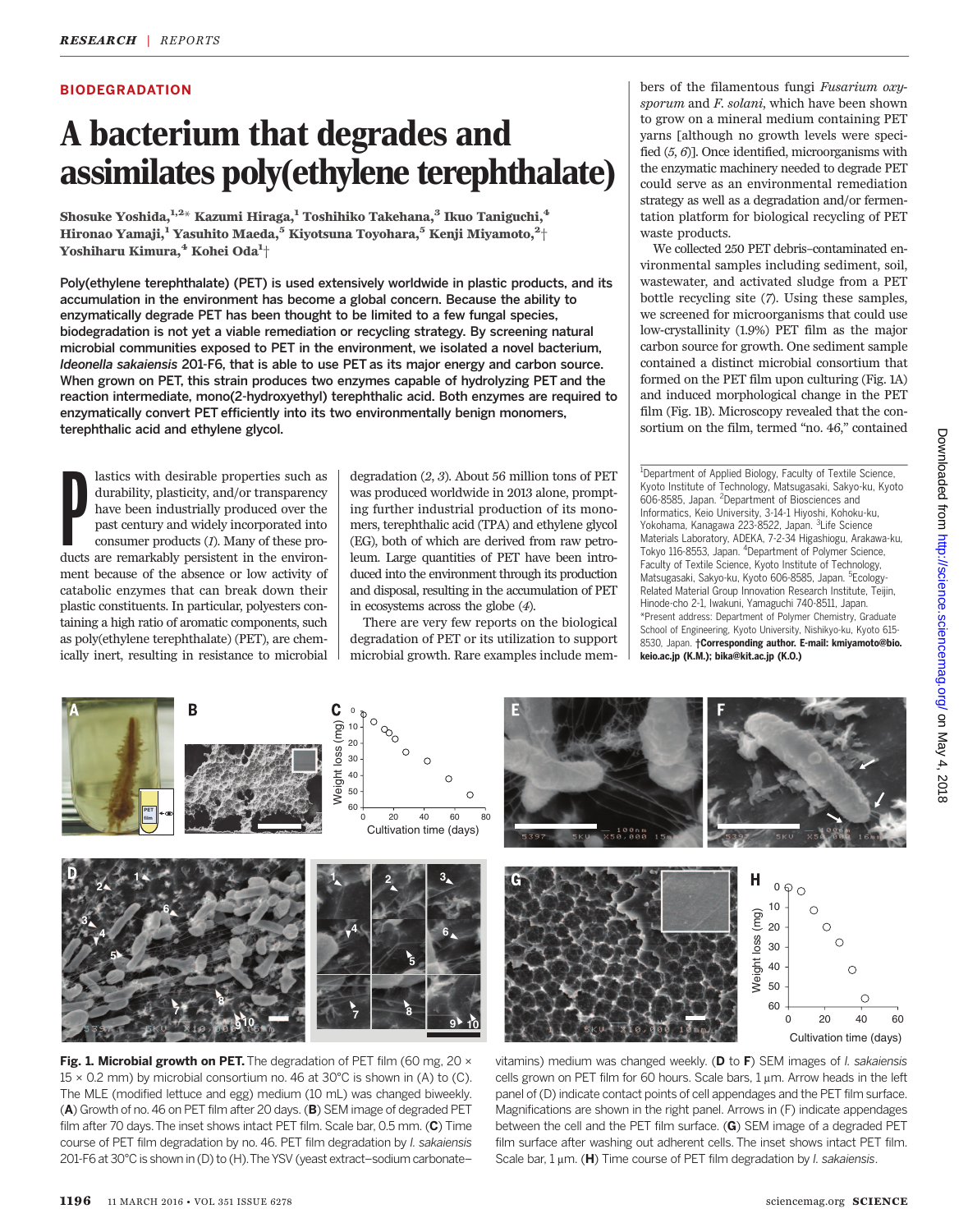a mixture of bacteria, yeast-like cells, and protozoa, whereas the culture fluid was almost transparent (Fig. 1A). This consortium degraded the PET film surface (fig. S1) at a rate of 0.13 mg  $cm^{-2}$ day<sup>-1</sup> at 30 $^{\circ}$ C (Fig. 1C), and 75% of the degraded PET film carbon was catabolized into  $CO<sub>2</sub>$  at 28°C (fig. S2).

Using limiting dilutions of consortium no. 46 that were cultured with PET film to enrich for microorganisms that are nutritionally dependent on PET, we successfully isolated a bacterium capable of degrading and assimilating PET. The strain represents a novel species of the genus Ideonella, for which we propose the name Ideonella sakaiensis 201-F6 (deposited in the National Center for

Biotechnology Information taxonomy database under identifier 1547922). In addition to being found in the culture fluid, cells were observed on the film (Fig. 1D) and appeared to be connected to each other by appendages (Fig. 1E). Shorter appendages were observed between the cells and the film; these might assist in the delivery of secreted enzymes into the film (Fig. 1, D and F). The PET film was damaged extensively (Fig. 1G) and almost completely degraded after 6 weeks at 30°C (Fig. 1H). In the course of subculturing no. 46, we found a subconsortium that lost its PET degradation capability. This subconsortium lacked I. sakaiensis (fig. S3), indicating that I. sakaiensis is functionally involved in PET degradation.

There are currently few known examples of esterases, lipases, or cutinases that are capable of hydrolyzing PET (8, 9). To explore the genes involved in PET hydrolysis in I. sakaiensis 201- F6, we assembled a draft sequence of its genome (table S1). One identified open reading frame (ORF), ISF6\_4831, encodes a putative lipase that shares 51% amino acid sequence identity and catalytic residues with a hydrolase from Thermobifida fusca (TfH) (fig. S4 and table S2) that exhibits PET-hydrolytic activity (10). We purified the corresponding recombinant I. sakaiensis proteins (fig. S5) and incubated them with PET film at 30°C for 18 hours. Prominent pitting developed on the film surface (Fig. 2A). Mono(2-hydroxyethyl)



Fig. 2. ISF6\_4831 protein is a PETase. Effects of PETase on PET film are shown in (A) and (B). PET film (diameter, 6 mm) was incubated with 50 nM PETase in pH 7.0 buffer for 18 hours at 30°C. (A) SEM image of the treated PET film surface. The inset shows intact PET film. Scale bar, 5  $\mu$ m. (B) Highperformance liquid chromatography spectrum of the products released from the PET film. (C) Unrooted phylogenetic tree of known PET hydrolytic enzymes. The GenBank or Protein Data Bank accession numbers (with the organism source of protein in parentheses) are shown at the leaves. Bootstrap values are shown at the branch points. Scale bar, 0.1 amino acid substitutions per single site. (D) Substrate specificity of four phylogenetically distinct PET hydrolytic enzymes (b/a indicates the ratio of the values in the middle-left

panel to those in the leftmost panel). All reactions were performed in pH 7.0 buffer at 30°C. PET film was incubated with 50 nM enzyme for 18 hours. (E) Activity of the PET hydrolytic enzymes for highly crystallized PET (hcPET). The hcPET (diameter, 6 mm) was incubated with 50 nM PETase or 200 nM TfH, LCC, or FsC in pH 9.0 bicine-NaOH buffer for 18 hours at 30°C. (F) Effect of temperature on enzymatic PET film hydrolysis. PET film (diameter, 6 mm) was incubated with 50 nM PETase or 200 nM TfH, LCC, or FsC in pH 9.0 bicine-NaOH buffer for 1 hour. For better detection of the released products in (E) and (F), the pH and enzyme concentrations were determined based on the results shown in figs. S6 and S7, respectively. Error bars in (D) to (F) indicate SE ( $n \ge 3$ ).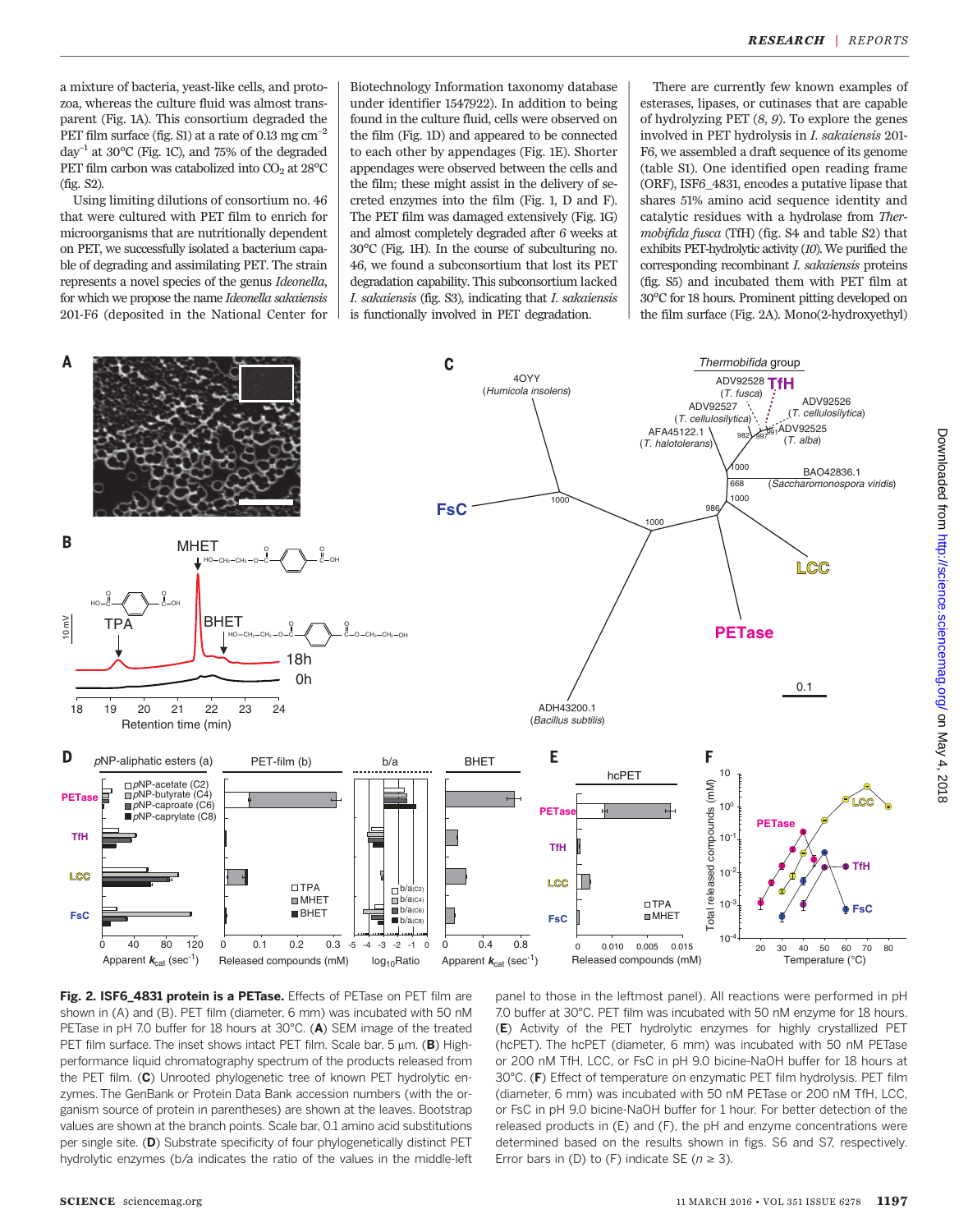Fig. 3. PET metabolism by I. sakaiensis. (A) Transcript levels of selected genes when grown on TPA-Na, PET film, or BHET, relative to those when grown on maltose (PCA, protocatechuic acid; ORF#, last four digits of the ORF number). Two-sided P values were derived from Baggerly's test of the differences between the means of two independent RNA sequencing experiments (\*P < 0.05;  $*P < 0.01$ ). Colors correspond to the steps in (B). (B) Predicted I. sakaiensis PET degradation pathway. The cellular localization of PETase and MHETase was predicted first (supplementary text, section S1). Extracellular PETase hydrolyzes PET to produce MHET (the major product) and TPA. MHETase, a predicted lipoprotein, hydrolyzes MHET to TPA and EG. TPA is incorporated through the TPA transporter (TPATP) (17) and catabolized by TPA 1,2-dioxygenase (TPADO), followed by 1,2 dihydroxy-3,5-cyclohexadiene-1,4-dicarboxylate dehydrogenase (DCDDH). The resultant PCA is ring-cleaved by PCA 3,4-dioxygenase (Pca34). The predicted TPA degradation pathway is further described in the supplementary text (section S2).

terephthalic acid (MHET) was the major product released by the recombinant protein, together with minor amounts of TPA and bis(2-hydroxyethyl) TPA (BHET) (Fig. 2B). These results suggest that the ISF6\_4831 protein hydrolyzes PET. This protein also hydrolyzed BHET to yield MHET with no further decomposition.

We compared the activity of the ISF6\_4831 protein with that of three evolutionarily divergent PET-hydrolytic enzymes identified from a phylogenetic tree that we constructed using published enzymes (Fig. 2C and table S2). We purified TfH from a thermophilic actinomycete (10), cutinase homolog from leaf-branch compost metagenome (LC cutinase, or LCC) (11), and F. solani cutinase (FsC) from a fungus (fig. S5)  $(12)$ , and we measured their activities against pnitrophenol–linked aliphatic esters (pNP-aliphatic esters), PET film, and BHET at 30°C and pH 7.0. For pNP-aliphatic esters, which are preferred by lipases and cutinases, the activity of the ISF6\_4831 protein was lower than that of TfH, LCC, and FsC (Fig. 2D). The activity of the ISF6\_4831 protein against the PET film, however, was 120, 5.5, and 88 times as high as that of TfH, LCC, and FsC, respectively. A similar trend was observed for BHET (Fig. 2D). The catalytic preference of the ISF6\_4831 protein for PET film over pNP-aliphatic esters was also substantially higher than that of TfH, LCC, and FsC (380, 48, and 400 times as high on average, respectively) (Fig. 2D). Thus, the ISF6\_4831 protein prefers PET to aliphatic esters, compared with the other enzymes, leading to its designation as a PET hydrolase (termed PETase).

PETase was also more active than TfH, LCC, and FsC against commercial bottle–derived PET, which is highly crystallized (Fig. 2E), even though the densely packed structure of highly crystallized



Table 1. Kinetic parameters of MHETase. The kinetic parameters were determined in pH 7.0 buffer at 30°C. Because the enzymatic PET hydrolysis involves a heterogeneous reaction, Michaelis–Menten kinetics were not applied to PETase. ND, not detected (activity was below the detection limit of the assay).

| <b>Substrate</b>                                                          | $k_{\text{cat}}$ (s <sup>-1</sup> ) | $K_{m}$ (uM) |
|---------------------------------------------------------------------------|-------------------------------------|--------------|
| <b>MHFT</b>                                                               | $31 \pm 0.8^*$ 7.3 $\pm 0.6^*$      |              |
| PFT film                                                                  |                                     |              |
| <b>BHFT</b>                                                               | $0.10 \pm 0.004$                    |              |
| pNP-aliphatic esters (pNP-acetate, pNP-butyrate)                          |                                     |              |
| Aromatic esters (ethyl gallate, ethyl ferulate, chlorogenic acid hydrate) |                                     |              |

\*Data are shown as means  $\pm$  SEs based on a nonlinear regression model.  $\pm$ The reported  $k_{\text{cat}}$  is the apparent  $k_{\text{cat}}$  determined with 0.9 mM BHET. Shown is the mean  $\pm$  SE from three independent experiments.

PET greatly reduces the enzymatic hydrolysis of its ester linkages (9, 13). PETase was somewhat heat-labile, but it was considerably more active against PET film at low temperatures than were TfH, LCC, and FsC (Fig. 2F). Enzymatic degradation of polyesters is controlled mainly by their chain mobility (14). Flexibility of the polyester chain decreases as the glass transition temperature increases (9). The glass transition temperature of PET is around 75°C, meaning that the polyester chain of PET is in a glassy state at the moderate temperatures appropriate for mesophilic enzyme reactions. The substrate specificity of PETase and its prominent hydrolytic activity for PET in a glassy state would be critical to sustaining the growth of I. sakaiensis on PET in most environments.

I. sakaiensis adheres to PET (Fig. 1, D to F) and secretes PETase to target this material. We compared the PET hydrolytic activity of PETase with that of the other three PET hydrolytic enzymes (fig. S7). The activity ratios of PETase relative to the other enzymes decreased as the enzyme concentrations increased, indicating that PETase efficiently hydrolyzed PET with less enzyme diffusion into the aqueous phase and/or plastic vessels used for the reaction. PETase lacks apparent substratebinding motifs such as the carbohydrate-binding modules generally observed in glycoside hydrolases. Therefore, without a three-dimensional structure determined for PETase, the exact binding mechanism is unknown.

MHET, the product of PETase-mediated hydrolysis of BHET and PET, was a very minor component in the supernatant of I. sakaiensis cultured on PET film (fig. S8), indicating rapid MHET metabolism. Several PET hydrolytic enzymes have been confirmed to hydrolyze MHET (table S2). To identify enzymes responsible for PET degradation in I. sakaiensis cultures, we RNA-sequenced transcriptomes of *I. sakaiensis* cells growing on maltose, disodium terephthalate (TPA-Na), BHET,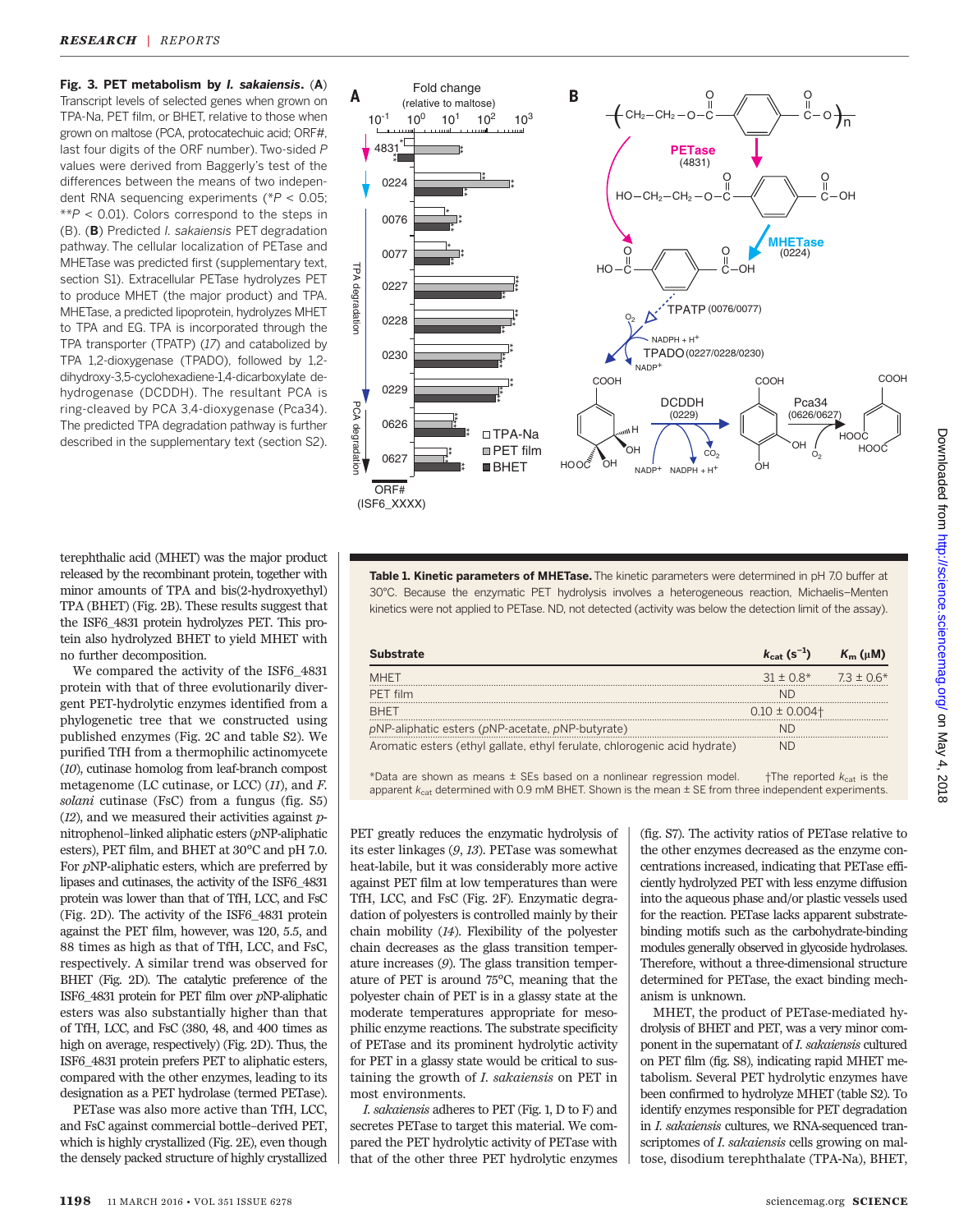or PET film (fig. S9 and table S3). The catabolic genes for TPA and the metabolite protocatechuic acid (PCA) were up-regulated dramatically when cells were cultured on TPA-Na, BHET, or PET film. This contrasted with genes for the catabolism of maltose (Fig. 3A), which involves a pathway distinct from the degradation of TPA and EG, indicating efficient metabolism of TPA by I. sakaiensis. The transcript level of the PETaseencoding gene during growth on PET film was the highest among all analyzed coding sequences (table S4), and it was 15, 31, and 41 times as high as when bacteria were grown on maltose, TPA-Na, and BHET, respectively. This suggests that the expression of PETase is induced by PET film itself and/or some degradation products other than TPA, EG, MHET, and BHET.

The expression levels of the PETase gene in the four different media were similar to those of another ORF, ISF6\_0224 (fig. S10), indicating similar regulation. ISF6\_0224 is located adjacent to the TPA degradation gene cluster (fig. S11). The ISF6\_0224 protein sequence matches those of the tannase family, which is known to hydrolyze the ester linkage of aromatic compounds such as gallic acid esters, ferulic saccharides, and chlorogenic acids. The catalytic triad residues and two cysteine residues found only in this family (15) are completely conserved in the ISF6\_0224 protein (fig. S12). Purified recombinant ISF6\_0224 protein (fig. S5) efficiently hydrolyzed MHET with a turnover rate ( $k_{\text{cat}}$ ) of 31 ± 0.8 s<sup>-1</sup> and a Michaelis constant  $(K<sub>m</sub>)$  of 7.3  $\pm$  0.6 µM (Table 1), but it did not show any activity against PET, BHET, pNPaliphatic esters, or typical aromatic ester compounds catalyzed by the tannase family enzymes (Table 1). ISF6\_0224 is nonhomologous to six known MHET-hydrolytic enzymes that also hydrolyze PET and pNP-aliphatic esters (table S2). These results strongly suggest that the ISF6\_0224 protein is responsible for the conversion of MHET to TPA and EG in *I. sakaiensis*. The enzyme was thus designated a MHET hydrolase (termed MHETase).

To determine how the metabolism of PET (Fig. 3B) evolved, we used the Integr8 fully sequenced genome database (16) to search for other organisms capable of metabolizing this compound. However, we were unable to find other organisms with a set of gene homologs of signature enzymes for PET metabolism (PETase, MHETase, TPA dioxygenase, and PCA dioxygenase) (fig. S13). However, among the 92 microorganisms with MHETase homolog(s), 33 had homologs of both TPA and PCA dioxygenases. This suggests that a genomic basis to support the metabolism of MHET analogs was established much earlier than when ancestral PETase proteins were incorporated into the pathway. PET enrichment in the sampling site and the enrichment culture potentially promoted the selection of a bacterium that might have obtained the necessary set of genes through lateral gene transfer. A limited number of mutations in a hydrolase, such as PET hydrolytic cutinase, that inherently targets the natural aliphatic polymer cutin may have resulted in enhanced selectivity for PET.

## **REFERENCES AND NOTES**

- ..\_. \_\_.\_\_... \_\_\_ .... \_\_. ... \_\_.<br>1. V. Sinha, M. R. Patel, J. V. Patel, *J. Polym. Environ.* **18**, 8–25 (2010).
- 2. R. J. Müller, I. Kleeberg, W. D. Deckwer, J. Biotechnol. 86, 87–95 (2001).
- 3. D. Kint, S. Munoz-Guerra, Polym. Int. 48, 346–352 (1999).
- 4. L. Neufeld, F. Stassen, R. Sheppard, T. Gilman, Eds., The New Plastics Economy: Rethinking the Future of Plastics (World Economic Forum, 2016); www3.weforum.org/docs/WEF\_The\_ New Plastics Economy.pdf.
- 5. T. Nimchua, H. Punnapayak, W. Zimmermann, Biotechnol. J. 2, 361–364 (2007).
- 6. T. Nimchua, D. E. Eveleigh, U. Sangwatanaroj, H. Punnapayak, J. Ind. Microbiol. Biotechnol. 35, 843–850 (2008).
- 7. Materials and methods are available as supplementary materials on Science Online.
- 8. D. Ribitsch et al., Biocatalysis Biotransform. 30, 2-9 (2012).
- 9. W. Zimmermann, S. Billig, Adv. Biochem. Eng. Biotechnol. 125, 97–120 (2010).
- 10. R. J. Müller, H. Schrader, J. Profe, K. Dresler, W. D. Deckwer, Macromol. Rapid Commun. 26, 1400–1405 (2005).
- 11. S. Sulaiman et al., Appl. Environ. Microbiol. 78, 1556–1562 (2012).
- 12. C. M. Silva et al., J. Polym. Sci. A Polym. Chem. 43, 2448–2450 (2005).
- 13. M. A. M. E. Vertommen, V. A. Nierstrasz, M. Veer, M. M. C. G. Warmoeskerken, J. Biotechnol. 120, 376–386 (2005).
- 14. E. Marten, R. J. Müller, W. D. Deckwer, Polym. Degrad. Stabil. 88, 371–381 (2005).
- 15. K. Suzuki et al., Proteins 82, 2857–2867 (2014).

### 16. P. Kersey et al., Nucleic Acids Res. 33, D297–D302 (2005).

17. M. Hosaka et al., Appl. Environ. Microbiol. 79, 6148–6155 (2013).

ACKNOWLEDGMENTS We are grateful to Y. Horiuchi, M. Uemura, T. Kawai, K. Sasage, and S. Hase for research assistance. We thank D. Dodd, H. Atomi, T. Nakayama, and A. Wlodawer for comments on this manuscript. This study was supported by grants-in-aid for scientific research (24780078 and 26850053 to S.Y.) and the Noda Institute for Scientific Research (S.Y.). The reported nucleotide sequence data including assembly and annotation, have been deposited in the DNA Data Bank of Japan, European Molecular Biology Laboratory, and GenBank databases under the accession numbers BBYR01000001 to BBYR01000227. All other data are reported in the supplementary materials. The reported strain Ideonella sakaiensis 201-F6 $<sup>T</sup>$  was deposited at the National Institute of</sup> Technology and Evaluation Biological Resource Center as strain NBRC 110686<sup>T</sup> and at Thailand Institute of Scientific and Technological Research as strain TISTR 2288<sup>T</sup> .

www.sciencemag.org/content/351/6278/1196/suppl/DC1 Materials and Methods Supplementary Text Figs. S1 to S14 Tables S1 to S5 References (18*–*39)

15 October 2015; accepted 29 January 2016 10.1126/science.aad6359

# CLK2 inhibition ameliorates autistic features associated with SHANK3 deficiency

Michael Bidinosti, $^{1\star}$  Paolo Botta, $^{3\star}$  Sebastian Krüttner, $^3$  Catia C. Proenca, $^1$ Natacha Stoehr,<sup>1</sup> Mario Bernhard,<sup>1</sup> Isabelle Fruh,<sup>1</sup> Matthias Mueller,<sup>1</sup> Debora Bonenfant,<sup>2</sup> Hans Voshol,<sup>2</sup> Walter Carbone,<sup>1</sup> Sarah J. Neal,<sup>4</sup> Stephanie M. McTighe,<sup>4</sup> Guglielmo Roma,<sup>1</sup> Ricardo E. Dolmetsch,<sup>4</sup> Jeffrey A. Porter,<sup>1</sup> Pico Caroni,<sup>3</sup> Tewis Bouwmeester,<sup>1</sup> Andreas Lüthi, $^3$  Ivan Galimberti $^1\!+\!$ 

SH3 and multiple ankyrin repeat domains 3 (SHANK3) haploinsufficiency is causative for the neurological features of Phelan-McDermid syndrome (PMDS), including a high risk of autism spectrum disorder (ASD). We used unbiased, quantitative proteomics to identify changes in the phosphoproteome of Shank3-deficient neurons. Down-regulation of protein kinase B (PKB/Akt)–mammalian target of rapamycin complex 1 (mTORC1) signaling resulted from enhanced phosphorylation and activation of serine/threonine protein phosphatase 2A (PP2A) regulatory subunit, B56b, due to increased steady-state levels of its kinase, Cdc2-like kinase 2 (CLK2). Pharmacological and genetic activation of Akt or inhibition of CLK2 relieved synaptic deficits in Shank3-deficient and PMDS patient–derived neurons. CLK2 inhibition also restored normal sociability in a Shank3-deficient mouse model. Our study thereby provides a novel mechanistic and potentially therapeutic understanding of deregulated signaling downstream of Shank3 deficiency.

**C** hromosomal aberrations at 22q13 that delete or inactivate one SH3 and multiple ankyrin repeat domains 3 (SHANK3) allele are genetic hallmarks of Phelan-McDermid syndrome (PMDS). De novo mutations in

SHANK3 are also associated with nonsyndromic autism spectrum disorder (ASD) and intellectual disability (1–4). Genetic ablation of Shank3 in mice yields ASD-like behavioral phenotypes and synaptic dysfunction (5–10), the latter of which